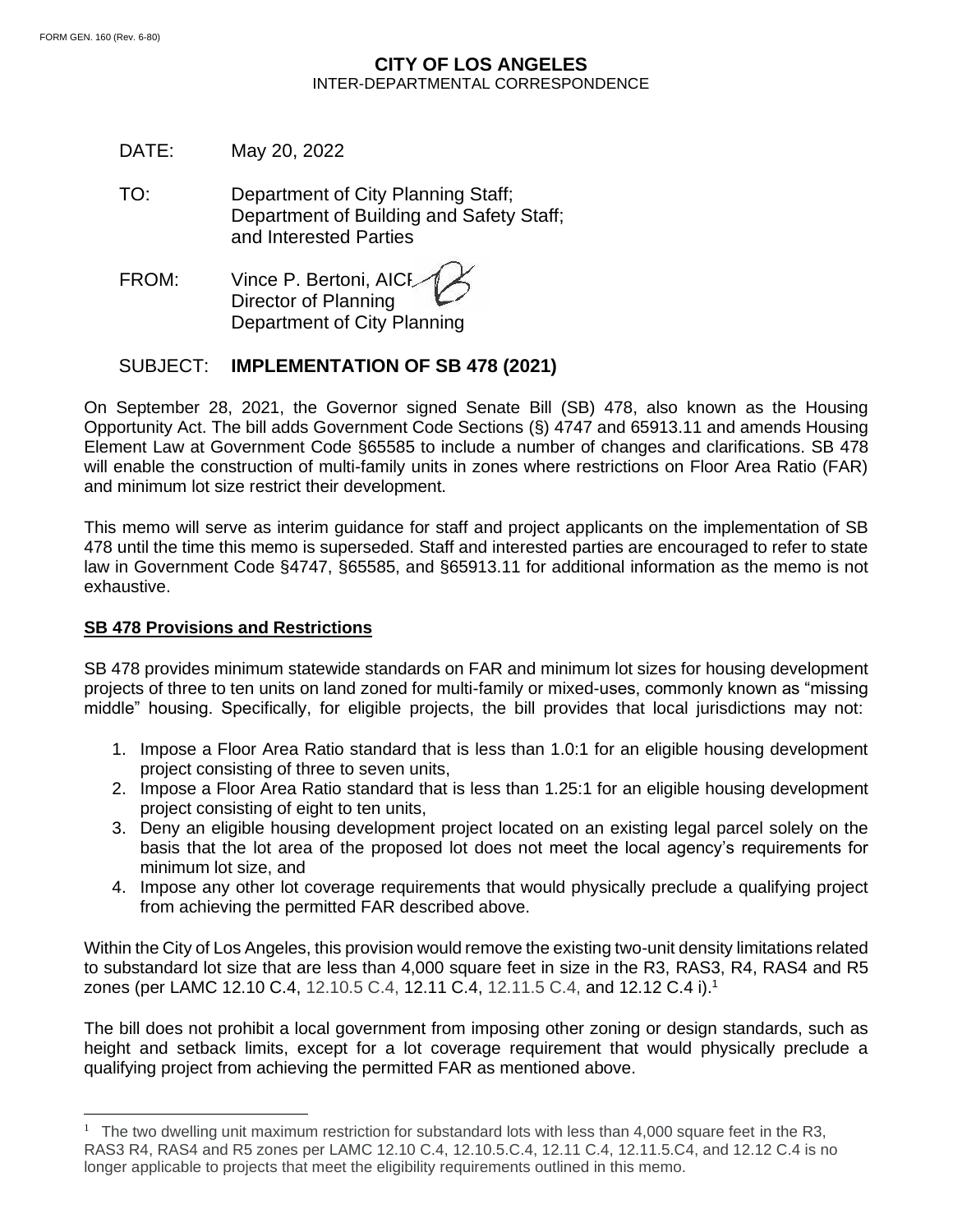Additionally, the bill makes void and unenforceable any covenant, condition, or restriction (CC&Rs) contained in any deed, contract, security instrument, or other instrument affecting the transfer or sale of any interest in a planned development, and any provision of a governing document, that effectively prohibits or unreasonably restricts a housing development project from using the Floor Area Ratio standards authorized under the provisions described above. The bill also limits private restrictions such as homeowners' association CC&Rs that effectively prohibit or unreasonably restrict an eligible project from achieving the permitted FAR.

The California Department of Housing and Community Development (HCD) is tasked with identifying violations, notifying city, county or city and counties that are not in compliance, and may notify the State's Attorney General, which can bring a suit to enforce the law.

### *Eligible Projects*

The provisions of SB 478 apply to Housing Development Projects that are located in either a multi-family residential zone or a mixed-use zone that allows density of 3-10 units (such as RD1.5, RD2, RD3, RD4, RD5, RD6, RMP, R3, RAS3, R4, RAS4, R5, CR, C1, C1.5, C2, C4, C5 and CM), as designated by the City. This includes any zone that allows a multifamily residential use, including Commercial and Hybrid Industrial Zones. Projects located in a single-family zone are not eligible, nor are projects located within a historic district or property included on the State Historic Resources Inventory or within a site that is designated or listed as a city or county landmark or historic property or district pursuant to a city or county Ordinance. As such, properties in Historic Preservation Overlay Zones (HPOZs) and those designated as Historic Cultural Monuments (HCMs) are not subject to the provisions of this law.

A housing development project is defined by §65589.5 as a use consisting of any of the following: a) residential units, or b) mixed-income developments consisting of residential and nonresidential uses with at least two-thirds of the square footage (Floor Area) designated for residential use, or c) transitional housing or supportive housing. Eligible projects must comply with existing density limitations and consist of at least three, but not more than ten units, as determined prior to the receipt of bonus units granted as a result of a Density Bonus or local affordable housing incentive program, such as the Transit Oriented Communities (TOC) or CPIO affordable housing programs. If a lot has a limited FAR, SB 478 will allow an applicant to use the higher FAR as the base FAR for eligible projects under Density Bonus or a local housing incentive program.

### **Implementation and Effective Date**

On January 1, 2022, the SB 478 provisions and amendments described above became effective and available to any housing development project, provided the project meets the criteria in state law. This will apply to any project deemed complete and approved after January 1, 2022.

For Discretionary Projects, if a Letter of Determination has not yet been issued and an applicant would like to request to utilize additional allowances provided by this bill, please contact the planner assigned to the case (available in the online Planning Case Tracking System (PCTS)). The Affordable Housing Referral Form and any other relevant materials shall be amended to include the new request. If a project already has an approved entitlement, revised plans will need to be provided to the Senior Planner of the Project Planning team that processed the entitlement case.

Ministerial Projects that were submitted for plan check prior to January 1, 2022, which want to use these provisions will need to submit for a supplemental plan check and permit review. Projects that submit for plan check on or after January 1, 2022, are eligible to use these provisions.